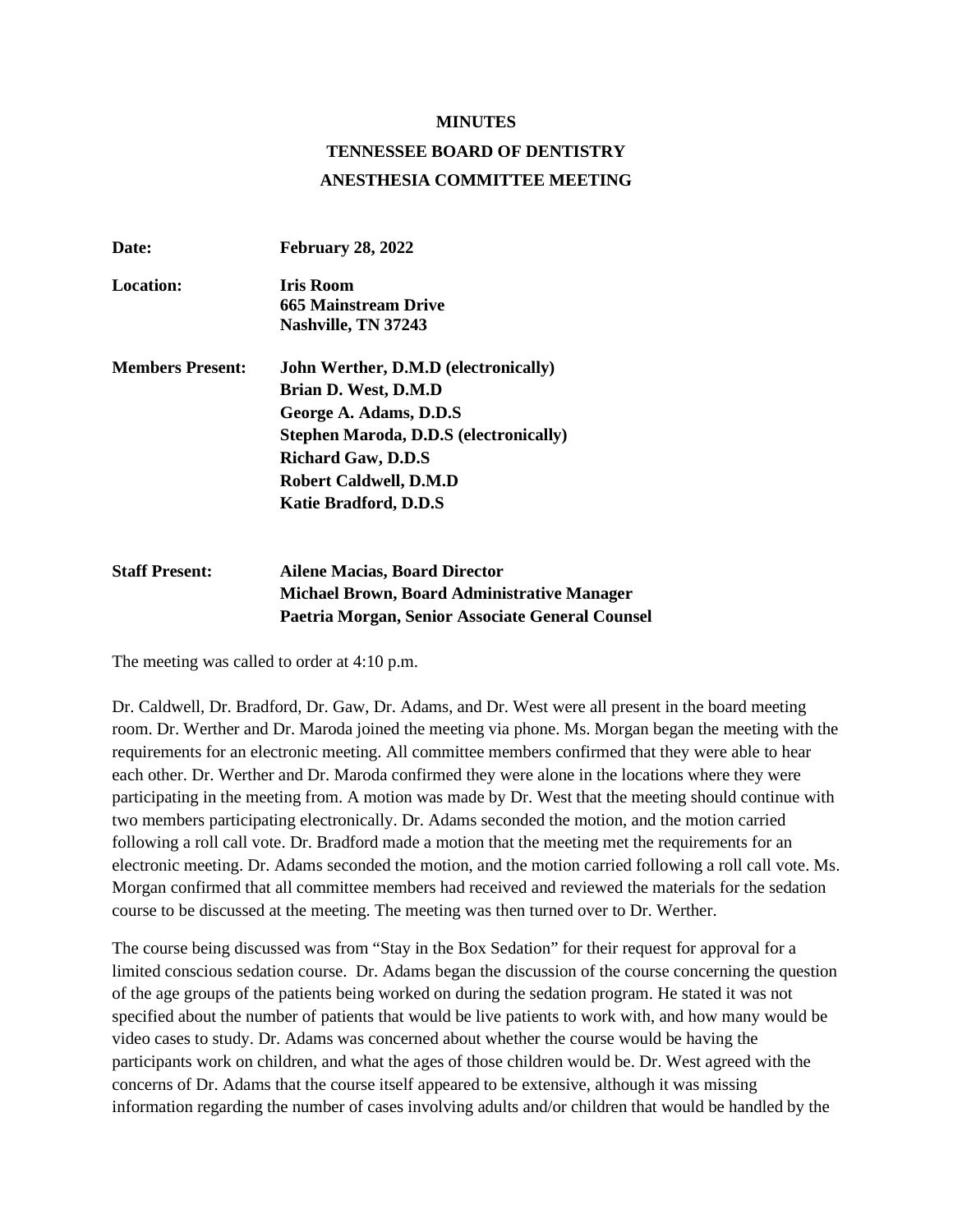participants. He agreed that the course provider would need to give more details on how many of the cases were to be live patients and how many were video study cases during the course.

Dr. Caldwell agreed with both the opinions of Dr. West and Dr. Adams about the additional information needed for the patient cases. He stated beyond those items, he was concerned about the limited information provided for the course on the topic of protocols for rescuing of patients. Dr. Caldwell questioned whether the provided information was sufficient for the dentists to know how to handle medical emergencies during a sedation case. He felt that more information should be included on medical emergencies during the course, due to the importance of the subject.

Dr. Braford agreed with what the other committee members had stated previously. She was concerned with the lack of information provided on the number of video cases there would be, and the number of live patient cases there would be involved in the course. Dr. Bradford stated that if most of the patients were video cases instead of life patient cases, it would not a be appropriate for the committee to approve the course because the level of training would not be sufficient. The course provider would need to submit more information and give more detail on the clinical experience required during the course. Dr. Maroda gave his opinion that the course was a very nice didactic CE course. He noted that another item that stuck out to him in the course materials was the claim that with over 12,000 patients involved in the program, no patient rescues had been required. Although the course seemed very nice, he did echo the requests of the other committee members on the additional information on the clinical experience during the course.

Dr. Werther wanted more information on the background and sedation experience of the dentists involved in teaching the course. He mentioned the CVs of the dentists involved in teaching the course, did not seem extensive enough to show their experience and background properly. He requested that all CVs submitted for the instructors be put into a professional format, with more details and specifics to their sedation training and background. Dr. Werther expressed concern with the lack of slides in the course that would cover the topic of medical evaluations and consults for patients. He felt topics such as rescue procedures for patients having seizures, would need to have additional information added. Dr. Werther had an issue with there being only one slide provided on medical consultations, when there was extensive information and multiple slides on the topic of marijuana usage. The medical work-up and consultation on a patient before sedation is administered is a vital part of practicing safely and needs to be covered adequately in a course. Dr. Werther was unsure of the statement in the course materials concerning continuing to work on a patient if a seizure only lasts 3-5 minutes. He requested that additional information and sources be provided to back up the statement, as he had not heard of this practice previously. Dr. Werther wanted to ensure that the course would provide enough information on medical consultations and patient rescue. He stated that the ability to provide sedation to patients is a sacred right, is a huge responsibility, and must be taken seriously.

Dr. Maroda requested the course provide information to the participants on the requirement for dentists with sedation permits to maintain their ACLS certification, as required by board rules. He also stated that he wanted to see more information regarding the emergency medical training that would be provided in the course, to ensure there would be adequate training. Dr. Adams reiterated the information he wanted to see added for review from the course providers would need to include the specifics on the live patient exposures, and the age groupings of those patients. Dr. Maroda made a motion to request the additional information as discussed during the meeting. Dr. West seconded the motion.